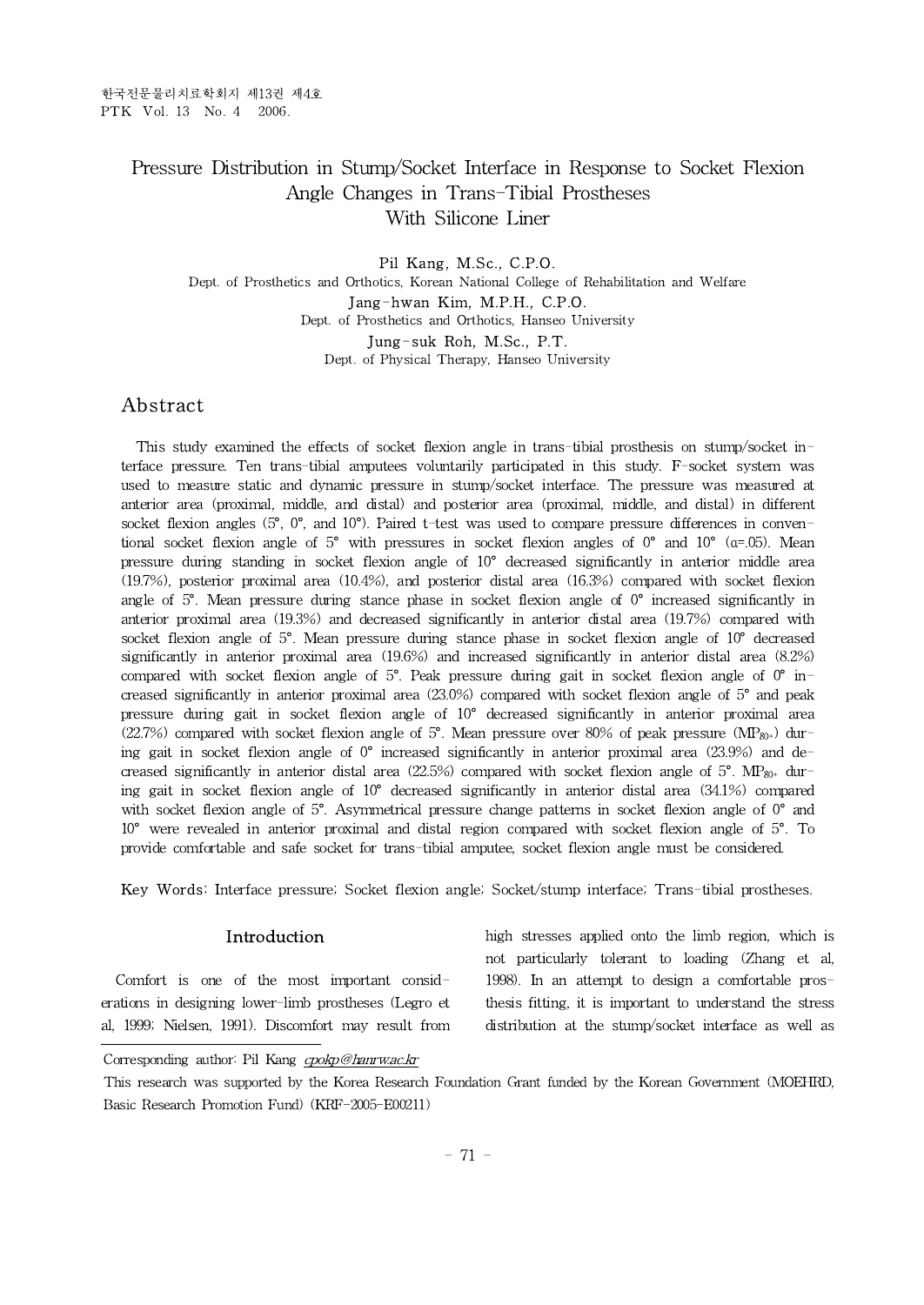the pain-tolerance ability of different stump region for externally applied stress (Zhang and Lee, 2006).

Soft tissues of the residual limb within a prosthetic socket are subjected to a special environment. First, pressures and shear forces are applied by the socket on the residual limb even if socket is snugly ing at local fitted. Additionally, dynamic and repetitive loads are applied to stump/socket interface during locomotion. Second, skin rubbing against the socket edge and interior surface may happen, resulting in intermittent skin deformation and biomechanical irritations. If excessive slip exists between the skin and the socket, tissue abrasion can occur and heat will be generated (Levy, 1980; Seelen et al, 2003).

Patients with a trans-tibial amputation are fitted with a prosthesis providing both stability and flexibility. Appropriate alignment and total tissue contact are needed for an adequate fitting of the prosthesis to the stump. The risk of developing a degenerative tissue ulcer induced by either sustained or intermittent (local) peak pressure in stump/socket interface is high. Approximately 30% of lower limb amputees develop complications from their prosthesis, such as pain, pressure ulcers and infections that prevent them from wearing their prosthesis for a prolonged period, severely disabling them in their daily activities and reducing quality of life (Chan and Tan, 1990; Rommers, 2000; Seelen et al, 2003).

Using a reliable computer software, research on pressure distribution measurements became a reality. Stump/socket interface stresses can be measured accurately, quickly, and easily by a computer based measurement, and collected data were used for prosthetic fitting purposes. These methods allow the prosthetist to determine regions of high and low pressure at the stump/socket interface (Sewell et al, 2000). The objectives of interface stress investigations were to improve the level of understanding of the stump/socket system, to evaluate the influence of prosthetic design parameters and alignment variations on the interface stress distribution, and to assess the quality of prosthetic fit (Silver-Thorn et al, 1996).

Pressure monitoring at several sites at the stump/socket interface during a dynamic gait conditions over a prolonged period has not been carried out yet. Furthermore, the effects of change in prosthesis socket flexion angle on the alleviation of loadtissue and pressure change in stump/socket interface has not been studied systematically.

In assembling lower limb prosthesis, alignment of prosthesis can be affected by characteristics of used component and prosthestic socket flexion angle is an important factor during prosthesis design. Socket flexion angle is an angle between a longitudinal axis of socket and a longitudinal axis of shank and 5° of socket flexion angle is used as a standard.

It can be expected that pressure in stump/socket interface is changed in response to different socket flexion angles. Therefore, this study investigated the pressure distribution patterns in anterior and posterior areas (proximal, mid, and distal respectively) of stump/socket interface when socket flexion angle was changed to 0° and 10° from standard angle of 5°.

# Methods

### **Subjects**

The subjects were recruited from following criteria: 1) the cause of amputation was vascular diseases such as trauma and diabetes mellitus, 2) there were no trauma and pain on skin, 3) subjects were able to ambulate for 20 minutes without assistive device, 4) subjects were wearing endoskeletal trans-tibial prosthesis with TSB (total surface bearing) socket, single axis foot-ankle assembly, and silicone liner. General characteristics of subjects were shown in Table 1.

### Measurement

To measure pressure in stump/socket interface, F-socket sensor of F-socket system was used during static standing and gait (Figure 1). F-socket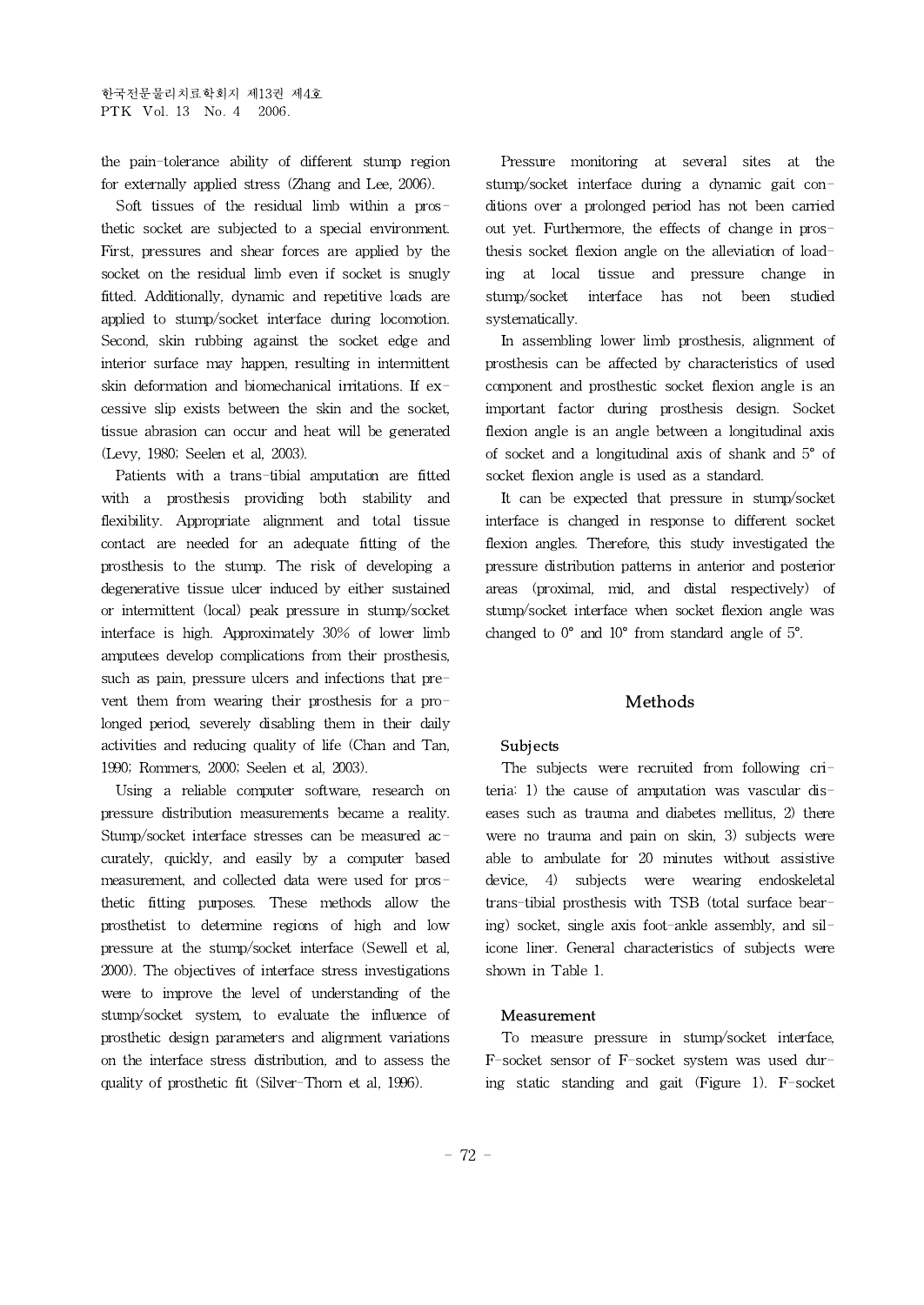|         | Age     | Weight<br>Height                   |      |                  | Stump length Socket length | Time since prosthesis |  |
|---------|---------|------------------------------------|------|------------------|----------------------------|-----------------------|--|
|         | (vears) | (kg)                               | (cm) | (cm)             | (cm)                       | application (years)   |  |
| Mean±SD |         | 59.78±5.43 167.44±4.25 68.67±10.25 |      | $15.67 \pm 1.87$ | 17.89±1.87                 | $33.11 \pm 3.44$      |  |

**Table 1.** General characteristics of the subjects  $(N=10)$ 



Figure 1. Sensors inserted in socket.

system was developed by Tekscan Inc. and consisted of 96 cells. Sixteen cells were arranged in 6 rows. Thus it is possible to separate cells in different row. There were 4 sensors in square inches (4 sensors/in<sup>2</sup>, size of sensor was 20.3 cm x 7.6 cm) measuring the pressure between 1 and 75 PSI, thickness was .15 ㎜ (Figure 2).

Anthropometric data including height, weight, leg length and past medical history were collected. F-socket sensor was stabilized in anterior and posterior area of socket, and silicone liner was applied before wearing prosthesis. Static pressure was measured during standing with prosthesis, and then, dynamic pressure was measured during gait.

Standard alignment of prosthesis is 5° flexion of socket and 0° of ankle joint. Pressure at the stump/socket interface was measured with 0°, 5°, and 10° flexion with a random order.

All subjects were asked to walk with their own prosthesis at their own comfortable walking speed.



Figure 2. F-socket sensor.

Walking condition was an indoor-flat-surface. The subjects walked a walkway which was approximately 20 m at least twice per measurement.

#### Data Analysis

Dependant variable was pressures measured in stump/socket interface. Pressure was measured at anterior area (proximal, middle, and distal) and posterior area (proximal, middle, and distal).

Mean pressure in standing (MP standing), mean pressure in stance phase (MP stance), peak pressure (PP), and mean pressure over 80% of peak pressure  $(MP_{80+})$  were calculated in each subject. An example of the parameter calculation is depicted in Figure 3. Paired t-test was used to compare pressure in conventional socket flexion angle of 5° with pressures in socket flexion angles of  $0^{\circ}$  and  $10^{\circ}$  with a signigicant level of .05.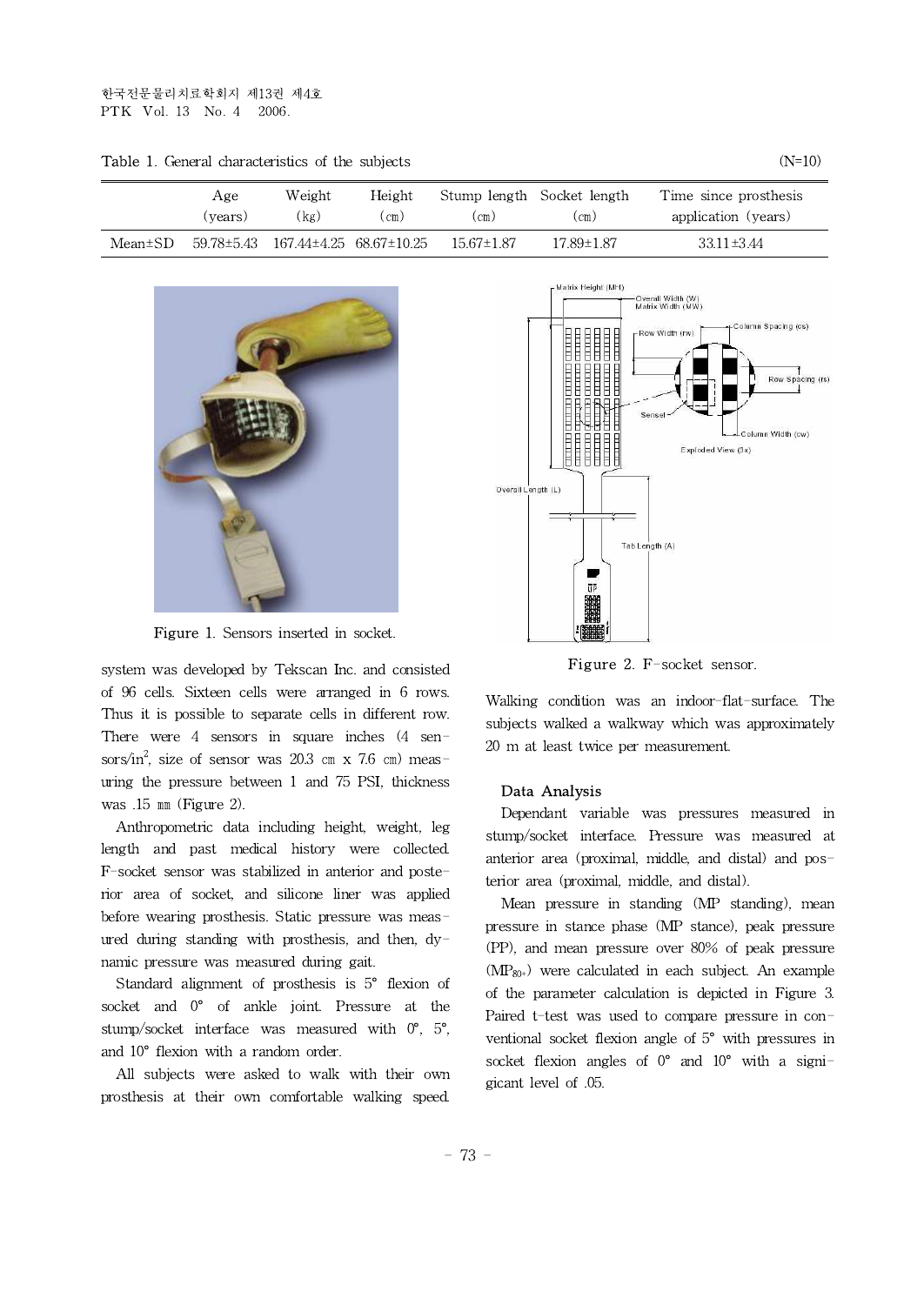



### Results

# Mean pressures during standing

Mean pressures during standing are shown in Table 2. Pressure measured in socket flexion angle of 10° decreased significantly in anterior middle area, posterior proximal area, and posterior distal area compared with socket flexion angle of 5° (19.7%,

| <b>Table 2.</b> Mean pressure during standing<br>the control of the control of the control of the control of the control of the control of the control of the control of the control of the control of the control of the control of the control of the control of the control | $(mit=kPa)$ |
|--------------------------------------------------------------------------------------------------------------------------------------------------------------------------------------------------------------------------------------------------------------------------------|-------------|
|--------------------------------------------------------------------------------------------------------------------------------------------------------------------------------------------------------------------------------------------------------------------------------|-------------|

10.4%, and 16.3% decrement respectively).

#### Mean pressures during stance phase

Mean pressures during stance phase are shown in Table 3. Pressure measured in socket flexion angle of 0° increased significantly in anterior proximal area and decreased significantly in anterior distal area compared with socket flexion angle of 5° (19.3% increment and 19.7% decrement). Pressure in socket flexion angle of 10° decreased significantly in anterior proximal area and increased significantly in anterior distal area compared with socket flexion angle of 5° (19.6% decrement, 8.2% increment).

### Peak pressure during gait

Peak pressures during gait are shown in Table 4. Peak pressure in socket flexion angle of 0° increased significantly in anterior proximal area compared with socket flexion angle of 5° (23.0% increment) and peak pressure in socket flexion angle of 10° decreased significantly in anterior proximal area compared with socket flexion angle of 5° (22.7% decrement).

|                             | Sensor placement |                  |           |            |             |                |  |
|-----------------------------|------------------|------------------|-----------|------------|-------------|----------------|--|
| Condition                   | Anterior         | Anterior         | Anterior  | Posterior  | Posterior   | Posterior      |  |
|                             | proximal         | middle           | distal    | proximal   | middle      | distal         |  |
| Socket flexion 5°           | $91.3(22.2)^{a}$ | 100.7(6.5)       | 93.7(9.1) | 92.5(14.5) | 112.1(17.3) | 87.3(15.2)     |  |
| Socket flexion $0^{\circ}$  | 98.5(28.6)       | 86.2(15.3)       | 79.5(8.5) | 96.3(14.7) | 102.0(17.2) | 77.3(14.6)     |  |
| Socket flexion $10^{\circ}$ | 85.9(24.3)       | $80.9(14.9)^{4}$ | 81.3(8.6) | 82.9(17.7) | 103.3(21.7) | $73.1(13.5)^*$ |  |

<sup>a</sup>Mean (SD).

†Significant difference compared with socket flexion 5° condition.

| <b>Table 3.</b> Mean pressure during stance phase | $(mit=kPa)$ |
|---------------------------------------------------|-------------|
|---------------------------------------------------|-------------|

|                             | Sensor placement |            |                        |           |           |            |  |
|-----------------------------|------------------|------------|------------------------|-----------|-----------|------------|--|
| Condition                   | Anterior         | Anterior   | Anterior               | Posterior | Posterior | Posterior  |  |
|                             | proximal         | middle     | distal                 | proximal  | middle    | distal     |  |
| Socket flexion $5^\circ$    | $88.3(9.6)^a$    | 89.3(12.7) | 86.4(15.7)             | 86.8(8.8) | 93.0(9.9) | 76.6(11.4) |  |
| Socket flexion $0^{\circ}$  | $105.4(9.6)^*$   | 86.5(13.7) | $69.4(11.8)^{4}$       | 84.1(8.4) | 81.8(7.5) | 69.8(8.7)  |  |
| Socket flexion $10^{\circ}$ | $71.0(9.1)^{T}$  | 86.6(13.5) | $93.5(16.3^{\dagger})$ | 85.9(9.0) | 89.3(9.3) | 71.3(10.0) |  |

<sup>a</sup>Mean (SD).

 $*$  Significant difference compared with socket flexion  $5^{\circ}$  condition.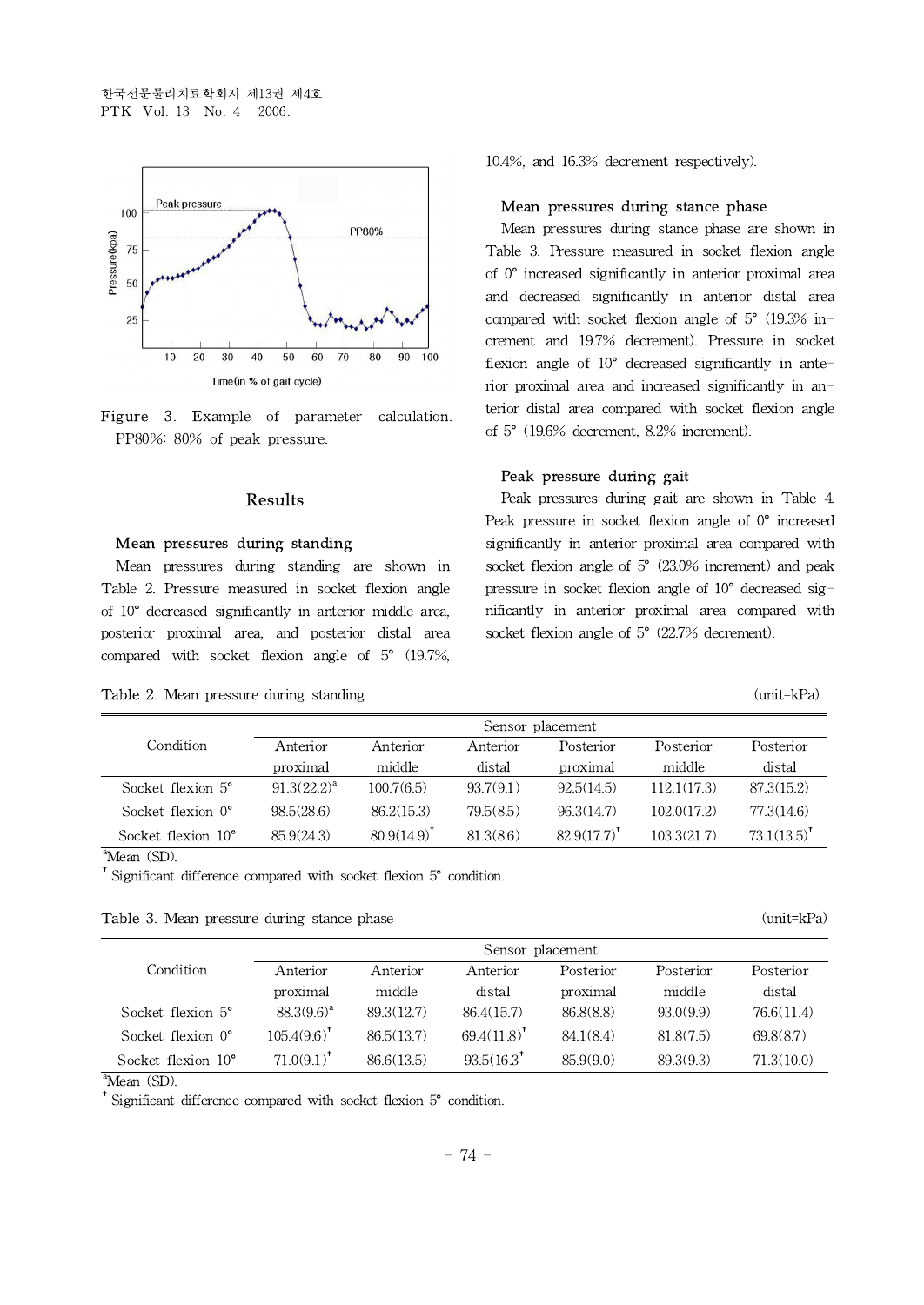Table 4. Peak pressure during gait (unit=kPa)

|                             | Sensor placement         |             |             |             |             |             |  |
|-----------------------------|--------------------------|-------------|-------------|-------------|-------------|-------------|--|
| Condition                   | Anterior                 | Anterior    | Anterior    | Posterior   | Posterior   | Posterior   |  |
|                             | proximal                 | middle      | distal      | proximal    | middle      | distal      |  |
| Socket flexion 5°           | $187.4(17.7)^{a}$        | 127.3(19.0) | 134.9(27.6) | 111.7(11.2) | 125.5(15.1) | 111.1(19.0) |  |
| Socket flexion $0^{\circ}$  | $230.6(25.0)^{4}$        | 127.8(25.4) | 99.6(15.4)  | 112.5(11.8) | 114.8(13.0) | 102.9(13.2) |  |
| Socket flexion $10^{\circ}$ | 144.8(13.9) <sup>†</sup> | 119.0(18.7) | 143.9(28.3) | 114.8(11.3) | 118.2(12.9) | 98.9(14.3)  |  |

 $a$ <sup>a</sup>Mean (SD).

†Significant difference compared with socket flexion 5° condition.

**Table 5.**  $MP_{80+}$  during gait  $\qquad \qquad$  (unit=kPa)

|                             | Sensor placement              |             |                  |             |             |             |  |
|-----------------------------|-------------------------------|-------------|------------------|-------------|-------------|-------------|--|
| Condition                   | Anterior                      | Anterior    | Anterior         | Posterior   | Posterior   | Posterior   |  |
|                             | proximal                      | middle      | distal           | proximal    | middle      | distal      |  |
| Socket flexion $5^\circ$    | $170.9(16.5)^{a}$             | 116.5(17.8) | 123.5(25.2)      | 100.7(10.5) | 103.6(17.9) | 101.3(18.2) |  |
| Socket flexion $0^{\circ}$  | $211.8(22.7)^{^{\mathrm{T}}}$ | 125.5(21.5) | $81.4(13.0)^{4}$ | 101.7(10.5) | 105.5(12.1) | 93.9(11.7)  |  |
| Socket flexion $10^{\circ}$ | $132.5(13.2)^{*}$             | 108.4(16.4) | 130.2(25.4)      | 102.3(10.4) | 106.3(11.5) | 90.8(13.5)  |  |

 $\overline{A}$ Mean (SD).

<sup>†</sup>Significant difference compared with socket flexion 5° condition.

### $MP<sub>80+</sub>$  during stance phase

 $MP_{80+}$  values (kPa) during gait are shown in Table 5.  $MP_{80^+}$  in socket flexion angle of  $0^\circ$  increased significantly in anterior proximal area and decreased significantly in anterior distal area compared with socket flexion angle of 5° (23.9% increment and  $22.5\%$  decrement).  $MP_{80+}$  in socket flexion angle of 10° decreased significantly in anterior proximal area compared with socket flexion angle of 5° (34.1% decrement).

## Discussion

This study investigated the effects of socket flexion angle on pressure change in stump/socket interface during static standing and gait since pressure distribution in response to socket flexion angle is important clinically.

Since Mueller and Hettinger (1954) studied pressure in socket, Appoldt et al (1968), Burgess and Moore (1977), and Convery and Buis (1998) continued the similar studies on pressure in socket. The aims of study on pressure in socket were to assess pressure distribution in stump/socket interface, to investigate the effect of socket design and prosthesis alignment on pressure, and to evaluate prosthesis fitting qualitatively (Silver-Thorn et al, 1996). There were also previous studies about pressure change caused by prosthesis alignment in ankle joint and applied wedge degree into shoes (Seelen et al, 2003). However, the effect of changing socket angle on pressure was not conducted extensively.

This study investigated the effects of socket flexion angle on static and dynamic pressure at stump/socket interface by recruiting ten trans-tibial amputees. The results of our study can provide clinical assistance during prosthesis fitting procedure, especially when changing pressure is required at the specific stump/socket interface.

Assessing the change in stump/socket interface pressure in response to socket alignment is critical during prosthesis manufacturing process. Techniques used in recent studies are useful in evaluating and confirming pressure in stump/socket interface in trans-tibial amputees with sensitive stump surface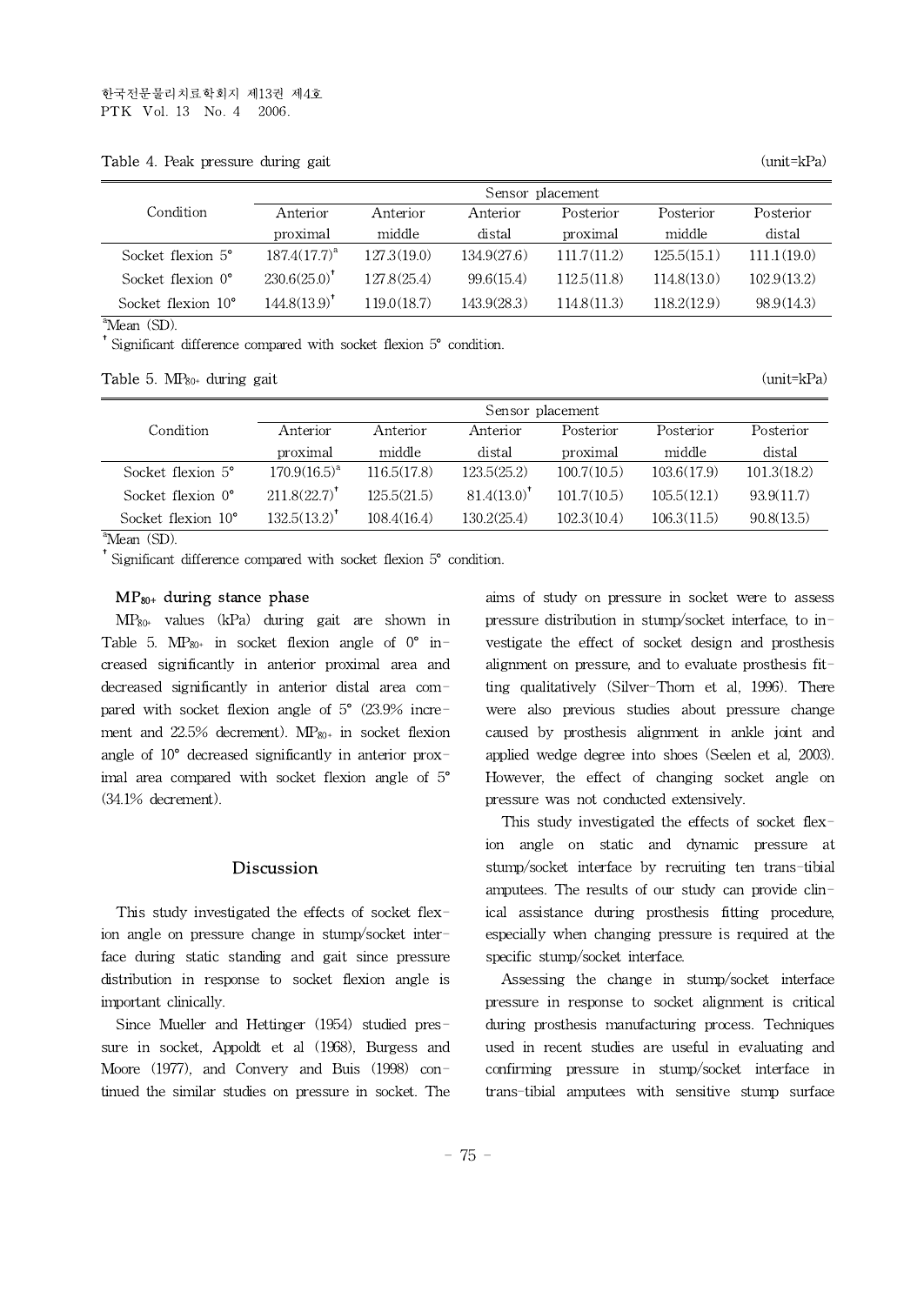# (Seelen et al, 2003).

In measuring pressure in stump/socket interface, extraneous variables were stump length difference, thickness of soft tissue, ambulation pattern difference, experiment setting, and inter-measurer difference (Mark et al, 2001). In this study, subjects with  $14\sim$ 18 ㎝ stump length were recruited to minimize stump length difference. Subjects whose soft tissue was too thick or thin were excluded from the study. All subjects were instructed to were liner to minimize soft tissue abrasion. Additionally, subjects who were capable to ambulate independently at least 20 minutes were included to minimize the difference of ambulation pattern, and measurement was performed in the same laboratory setting by the same experimenter.

Seelen et al (2003) revealed that forefoot and rearfoot wedging inserted in shoe caused a significant difference in pressure measured in socket. Thus it is indicated that alignment angle change in ankle joint and shoes can affect pressure in socket.

Mean pressure during standing in socket flexion angle of 10° decreased significantly in anterior middle area (19.7%), posterior proximal area (10.4%), posterior distal area (16.3%) and, in general, decreased in other areas. These findings indicated that the pressure was distributed more widely. Thus increase of socket flexion angle can decrease pressure in stump/socket interface during static standing. However, excessive socket flexion provides an adverse effect on knee joint stability inducing inappropriate weight bearing. It is suggested that socket flexion angle over 10° be avoided.

Mean pressure during stance phase in socket flexion angle of 0° increased significantly in anterior proximal area (19.3%) and decreased significantly in anterior distal area (19.7%). However, mean pressure during stance phase in socket flexion angle of 10° decreased significantly in anterior proximal area (19.6%) and increased significantly in anterior distal area (8.2%). At initial contact of stance phase, the ground reaction force vector is behind the axis of ankle joint, therefore prosthetic leg and foot move

forward rapidly. Berke (2000) found that as the subject resists the progression of forward socket, pressure between anterior distal area and posterior proximal area will be increased. The increased pressure in anterior distal area at the socket flexion angle of 10° and decreased pressure in anterior distal area at the socket flexion angle of  $0^{\circ}$  are consistent with the results of previous study. The inverse relationship between decreased pressure in anterior proximal area at the socket flexion angle of 0° and increased pressure in anterior proximal area at the socket flexion angle of 10° was observed. It should be remembered that area for pressure increment and decrement should be expected when socket flexion angle is changed. Especially area for pressure increment should be determined and checked for preventing detrimental effect.

Peak pressure during gait in socket flexion angle of 0° increased significantly in anterior proximal area (23.0%) and decreased significantly in anterior proximal area (22.7%). However, peak pressure in socket flexion angle of 0° decreased in anterior distal area (26.2%) and increased in anterior distal area (6.6%). These findings were similar to mean pressure in stance and the same mechanism can explain these results.

Meirer et al (1973) reported that maximum peak pressure was 400 kPa in stump/socket interface pressure. Recent studies reported that maximum peak pressure was less than 220 kPa in stump/socket interface pressure (Engusberg et al, 1992; Sanders et al, 1993; Zhang et al, 1998). Peak pressure in our study was consistent with previous studies except for 230.6 kPa in anterior proximal area in socket flexion angle of  $0^\circ$ .

 $MP_{80+}$  in socket flexion angle of  $0^{\circ}$  increased significantly in anterior proximal area and decreased significantly in anterior distal area compared with socket flexion angle of 5° (23.9% increment and  $22.5\%$  decrement). MP<sub>80<sup>+</sup></sub> in socket flexion angle of 10° decreased significantly in anterior distal area compared with socket flexion angle of  $5^{\circ}$  (34.1% decrement) and increased in anterior distal area (5.4%).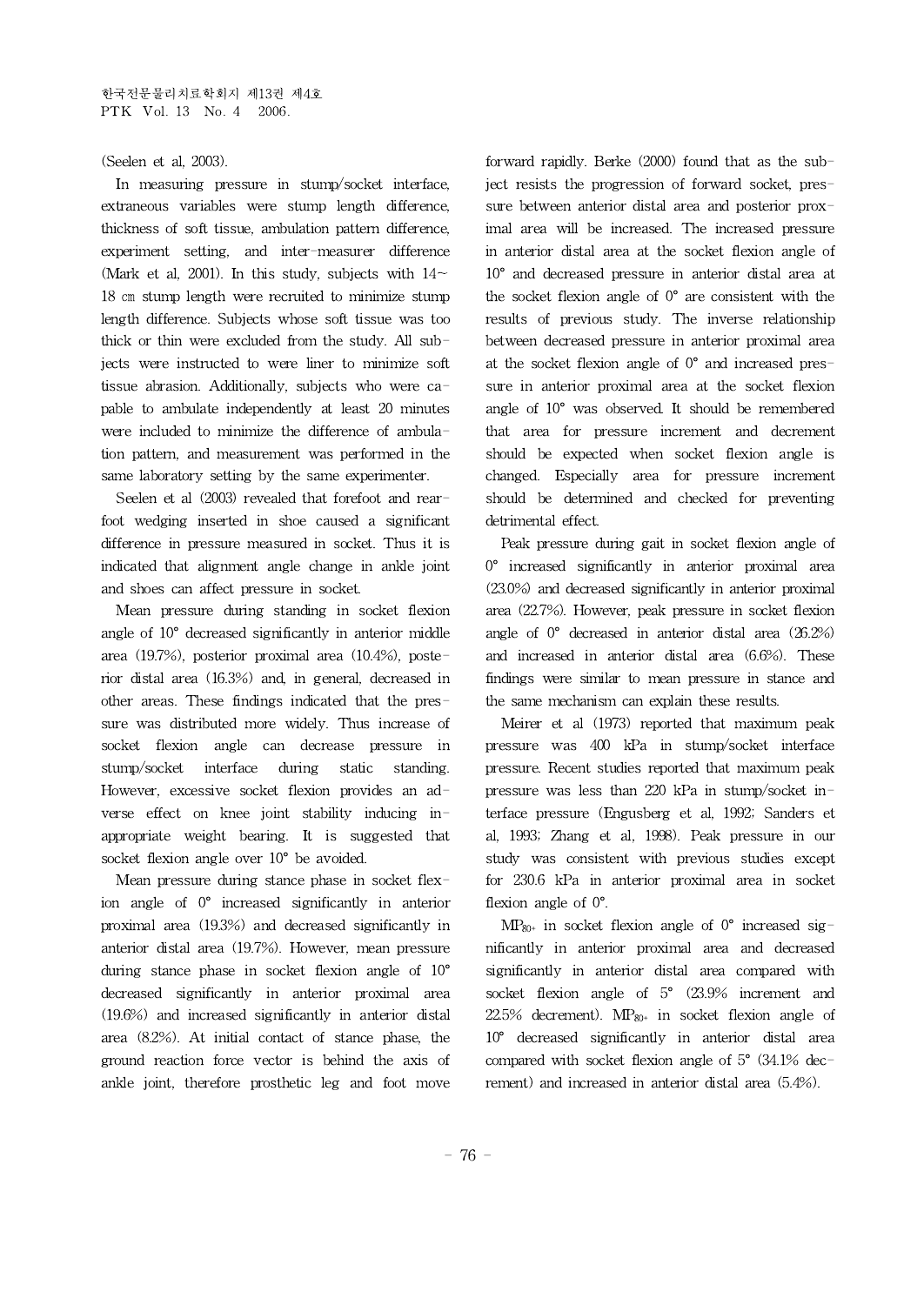Even though pressure is known as cause of pain, abrasion, and ulcer, it is not known how these complications are induced. However, a force applied in small area rather than large is likely to induce high pressure causing more damage (Husain, 1953). Additionally, the higher pressure is applied for prolonged period, the more damage can be caused (Akbarzadeh, 1991; Daniel et al, 1981). Thus not only the magnitude of peak pressure, but duration of applied pressure also should be considered. The measurement of pressure change in stump/socket interface would offer the clinicians an insight in stump/socket interface pressure changes in each trans-tibial amputation patient. If pressure needs to be decreased during gait, socket flexion angle should be increased for anterior proximal area and decreased for anterior distal area.

However, this study has several limitations. First, sample size was small. Second, the effect of flexion angle was investigated in only sagittal plane. Third, since measurement was performed in laboratory setting, pressure changes in stair climbing and different terrain could not be revealed. Fourth, the reliability was not measured for the method of assessing stump/socket interface pressure. Fifth, prosthetic foot used in our study was a single axis foot. Symmetrical pressure change was not observed in proximal and distal in response to socket flexion angle change in our study. It is thought that asymmetrical pressure change can be induced by single axis foot. Considering that the movement in single axis foot was limited compared with normal ankle joint, and then, asymmetrical pressure change in anterior proximal and anterior distal area was observed.

Future studies are required to evaluate pressure distribution related with medio-lateral socket alignment angle and to assess pressure distribution pattern in stump/socket interface during stairs and ramp climbing and ambulation on uneven terrains. In addition, effect of duration of peak pressure induced in stump/socket interface and effect of prolonged pressure on stump ulcer should be investigated.

## Conclusion

In general, the results show that antero-posterior realignment of the socket does affect stump/socket interface pressure distribution in trans-tibial amputees in systematic, consistent manner. Asymmetrical pressure change patterns in socket flexion angle of 0° and 10° were revealed in anterior proximal and distal region compared with socket flexion angle of 5°. The findings of this study revealed that change of socket flexion angle induced change of pressure in stump/socket interface. Significant pressure changes were especially measured in subpatellar region with less soft tissue (anterior proximal) and tibial end region (distal). Therefore, this study will help clinicians understand pressure change in stump/socket interface during socket flexion angle is changed and check possible problems caused by socket flexion angle change.

## References

- Akbazadeh MR. Behaviour for relieving pressure. In: Webster JG, ed. Prevention of Pressure Sores: Engineering and clinical aspects. Bristol, IOP Pub Ltd.,1991:175-190.
- Appoldt FA, Bennett L, Contini R. Stump-socket pressure in lower extremity prosthesis. J Biomech. 1968;1:247-257.
- Berke GM. Transtibial prosthetics. In: Lusardi MM, Nielsen CC, eds. Orthotics and Prosthetics in Rehabilitation, Butterworth Heinemann, 2000:437-466.
- Burgess EM, Moore EJ. A study of interface pressure in the below-knee prosthesis. Bull Prosthet Res. 1977;10(28):58-70.
- Chan KM, Tan ES. Use of lower limb prosthesis among elderly amputees. Ann Acad Med Sigapore. 1990;19:811-16.
- Convery P, Buis AWP. Conventional patellar-tendon-bearing (PTB) socket/stump interface dynamic pressure distributions recorded